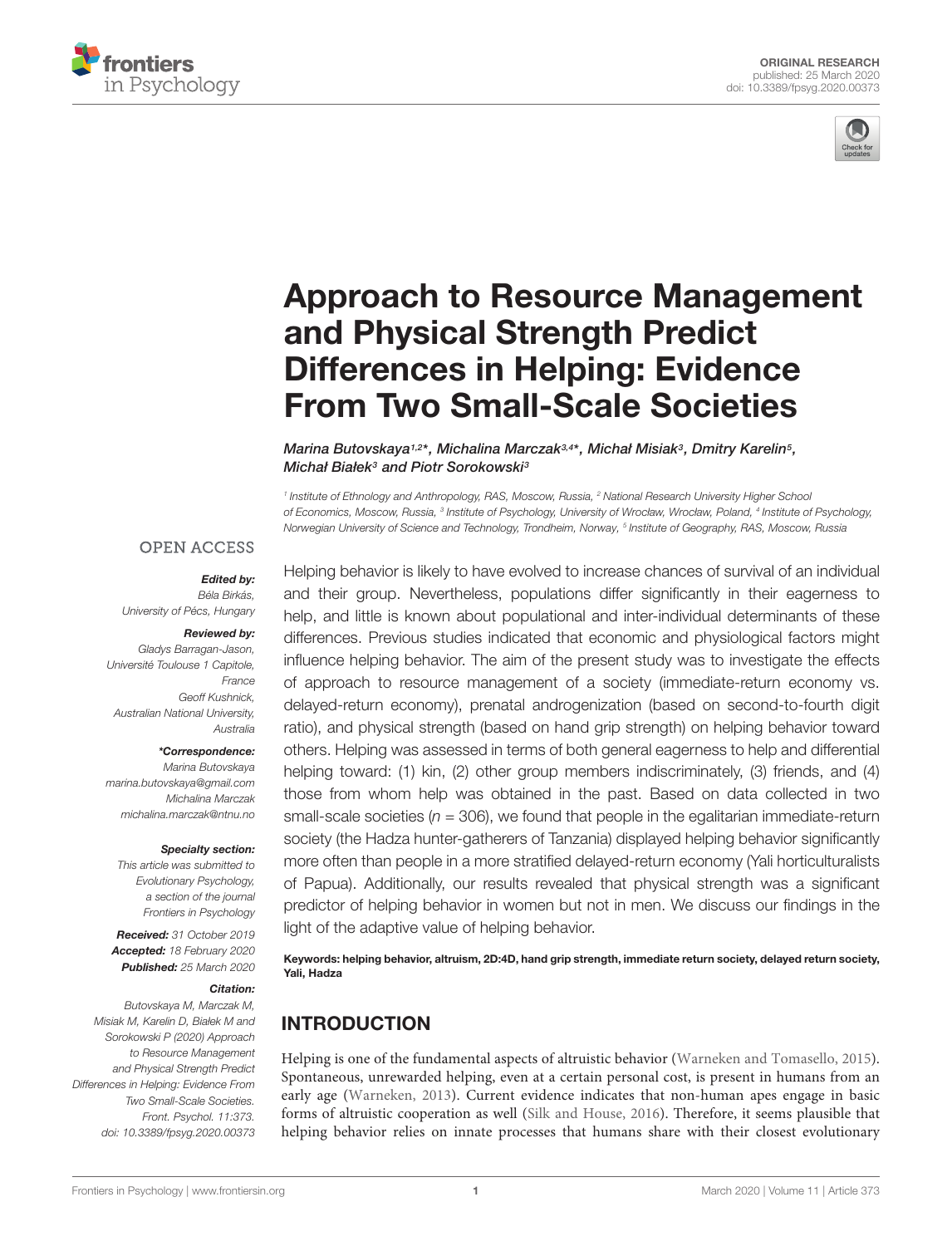relatives [\(Warneken and Tomasello,](#page-8-3) [2006,](#page-8-3) [2015;](#page-8-0) [Hamlin,](#page-7-0) [2013;](#page-7-0) [Silk and House,](#page-8-2) [2016\)](#page-8-2). At the same time, studies show great variability in the rates of helping behavior across populations [\(Levine et al.,](#page-7-1) [2001,](#page-7-1) [2008;](#page-7-2) [Knafo et al.,](#page-7-3) [2009\)](#page-7-3). Little is still known, however, about the roots of these inter-populational differences in helping behaviors. The current work aims to fill this gap.

A construct helpful in understanding why individuals help others without prospect of immediate return is inclusive fitness. This concept comes from evolutionary psychology, and looks at the number of offspring equivalents that a persons' behavior helps to protect [\(Hamilton,](#page-7-4) [1964\)](#page-7-4). This is an important distinction, since otherwise researchers only considered direct, personal fitness—the number of own offspring supported. Own child carries 1/2 of one's genes, whereas sibling's child carries 1/4 of one's genes. Saving three sibling's children is therefore beneficial over saving one own child. This helps to understand why people can engage in help—their relatives or tribesmen share part of their genes, and therefore further transmit individuals' own genes.

Individuals may gain inclusive fitness directly or indirectly, through impact on their own reproduction (direct fitness effects), or influencing the reproduction of related individuals (indirect fitness effects). Cooperation could be favored between nonrelatives, when individuals are preferentially aiding others who have helped them in the past, so-called "reciprocal altruism" [\(Trivers,](#page-8-4) [1971\)](#page-8-4). Reciprocal altruism presents a mutually beneficial behavior, thus in reality, it is not a real altruistic behavior, but rather "reciprocity" [\(Alexander,](#page-7-5) [1974\)](#page-7-5), or "reciprocal cooperation" [\(Axelrod and Hamilton,](#page-7-6) [1981\)](#page-7-6). Accordingly, kin selection and reciprocal altruism may not be assumed as the leading explanations for cooperation or altruism [\(West et al.,](#page-8-5) [2007\)](#page-8-5). It is important to distinguish cooperation, which provides a direct fitness benefit to the individual that performs the behavior, outweighing the cost of such a behavior [\(Sachs et al.,](#page-8-6) [2004\)](#page-8-6), from the behavior, which provides indirect benefits, e.g., by helping close relatives to reproduce [\(Hamilton,](#page-7-4) [1964\)](#page-7-4).

The place of altruism in human life is of special interest for anthropologists, given the growing amount of literature on cooperation. According to empirical approach, the behavior is altruistic, if it is costly to actor [\(Fehr and Fischbacher,](#page-7-7) [2003\)](#page-7-7). Such behavior is analogous to the definition of helping or cooperation. Although, the same authors [\(Fehr and Fischbacher,](#page-7-8) [2004\)](#page-7-8), propose the role of group social norms and third-party punishment in human societies. In contrast, the theoretical approach determines altruism as costly behavior, beneficial to all group members [\(Gintis,](#page-7-9) [2000;](#page-7-9) [Boyd et al.,](#page-7-10) [2003\)](#page-7-10).

The existing cross-cultural evidence points to the crucial role of social environment in determining eagerness to help. In a large-scale experimental study that took place in 23 cities around the world, economic well-being was negatively correlated to help offered to strangers [\(Levine et al.,](#page-7-1) [2001\)](#page-7-1). Nevertheless, even though economic productivity was a significant predictor of helping rates as a general trend, the clusters of the most and least helpful populations were far from homogenous. What is more, a similar study in 24 cities across the United States yielded opposite results—this time residents of cities with greater economic productivity tended to be more helpful [\(Levine et al.,](#page-7-2) [2008\)](#page-7-2). This leaves the question of the relationship between economic factors and helping behavior open to further examination.

Helping might also be affected by a society's approach to resource management. Societies are broadly classified into two major groups: (1) immediate-return societies, in which people obtain a direct and immediate return from their labor, such as a majority of hunter-gatherer societies, and (2) delayedreturn societies, in which work is invested over extended periods of time before a yield is produced or consumed [\(Woodburn,](#page-8-7) [1982\)](#page-8-7). Immediate-return societies do not have the capacity to accumulate resources, thus hierarchy in these societies is diffused [\(Woodburn,](#page-8-7) [1982\)](#page-8-7). In consequence, immediate-return societies tend to be egalitarian [\(Lewis,](#page-7-11) [2017\)](#page-7-11), whereas delayed-return economies are much more stratified. As the ability to accumulate resources increases, it becomes necessary to establish hierarchical structures of authority to distribute work and control resources [\(Woodburn,](#page-8-7) [1982\)](#page-8-7).

These societies differ in the function of helping, with streamline effects on their behavior. More specifically, immediate-return societies are more generous, at least in terms of sharing food. A caveat to this is that sharing happens primarily by demand rather than by unsolicited giving [\(Ingold,](#page-7-12) [1980;](#page-7-12) [Cashdan,](#page-7-13) [1985;](#page-7-13) [Peterson,](#page-8-8) [1993\)](#page-8-8). This has led to the development of the so-called "immediate-return morality" (1982). Such morality is characterized by an apparent indifference toward misfortunes of others and "a more pragmatic concern with being seen to do something when requested" [\(Peterson,](#page-8-8) [1993](#page-8-8) p. 868). Such morality is driven by the fact that the individual hunter is not able to invest the yield of his labor in specific social relations. Given the high risk of uncertainty of food provisioning when there is no food storage, a person might make future claims for meat from other hunters. Such claims might not be limited to people who have previously received meat from them. The social norm in such societies should be thus to help anyone who asks for help.

Food sharing in Hadza begins at very young age. Food transfers increase approximately from the age 7–8, and occur with both related and unrelated children in the camp [\(Crittenden and Zes,](#page-7-14) [2015\)](#page-7-14). Food sharing between Hadza children has been motivated by reciprocity, thus supporting recent claims that discrimination among kin might be linked with reciprocal altruism theory [\(Allen-Arave et al.,](#page-7-15) [2008\)](#page-7-15). The Hadza social networks show certain degree of skewed distribution, assortativity, transitivity, reciprocity, and homophily [\(Apicella](#page-7-16) [et al.,](#page-7-16) [2012\)](#page-7-16). Reciprocity as a general basement of food sharing behavior [\(Jaeggi and Gurven,](#page-7-17) [2013\)](#page-7-17) has been demonstrated in adult Hadza as well. Hadza respect and enjoy living in camps with affiliative people who work hard, and with whom they share a long history of mutual understanding. Food sharing and consumption data show that men channeled the foods they produced to their wives, children, and their consanguineal and affinal kin living in other households [\(Wood and Marlowe,](#page-8-9) [2013\)](#page-8-9).

Helping in delayed-return societies is likely to serve a different function. In a society that is able to accumulate resources, reciprocity appears to play a vital role in altruistic behaviors [\(Gurven,](#page-7-18) [2004\)](#page-7-18). In this context, sharing might be influenced by the drive to establish and maintain social status [\(Gurven,](#page-7-18) [2004\)](#page-7-18).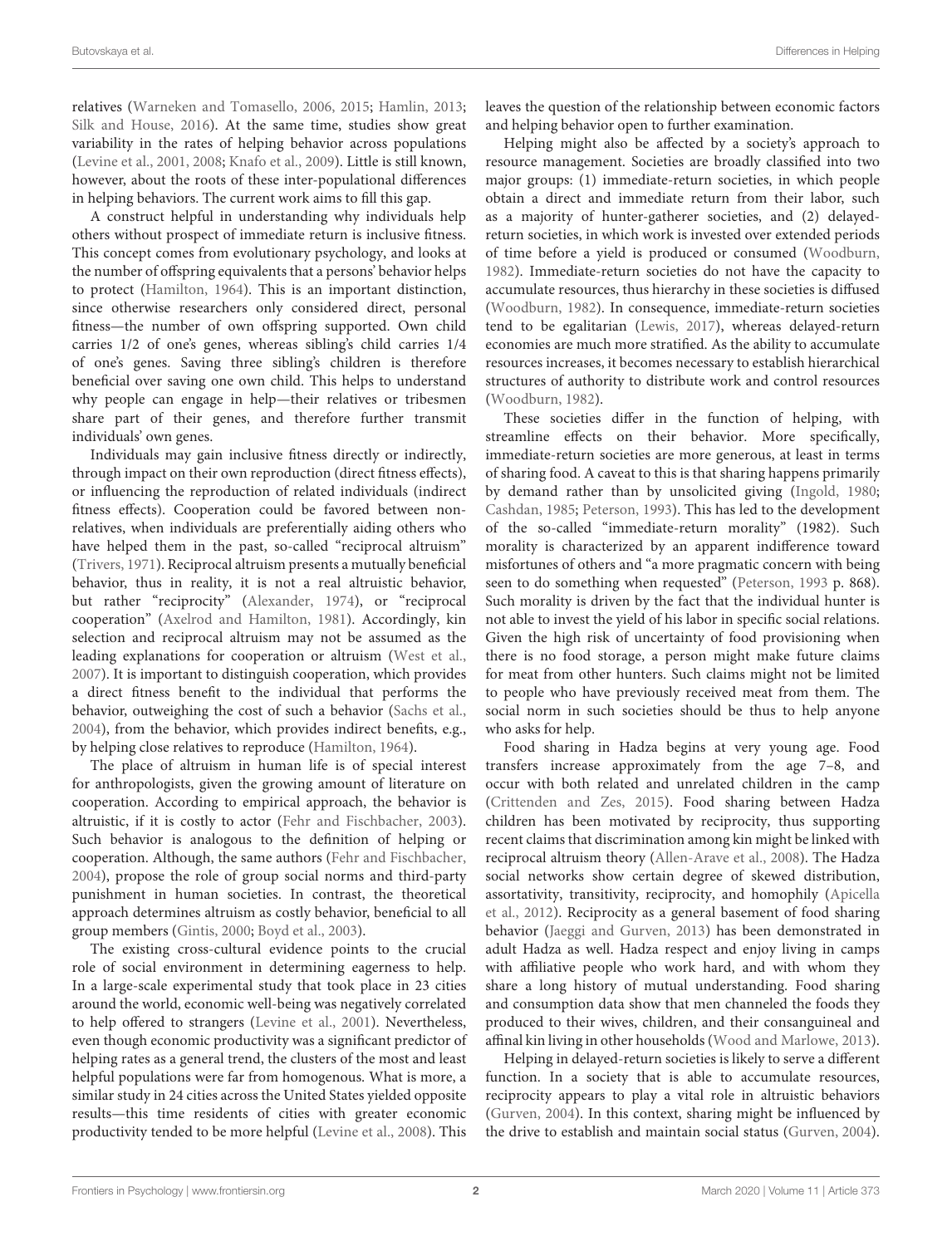

<span id="page-2-0"></span>According to the competitive altruism hypothesis [\(Hardy and](#page-7-19) [Van Vugt,](#page-7-19) [2006\)](#page-7-19), individuals attempt to outcompete others in terms of pro-social behavior. Altruism enhances status and reputation and therefore yields benefits that would be unattainable otherwise. By contributing to a social group, an individual builds a reputation for generosity, making them more attractive as a future social partner [\(Hardy and Van Vugt,](#page-7-19) [2006;](#page-7-19) [Anderson and Kilduff,](#page-7-20) [2009\)](#page-7-20). The two types of societies can initiate helping for different reasons.

Finally, prenatal androgenization and physical strength can contribute to willingness to help. A growing body of evidence supporting this hypothesis comes from psychophysiological studies. Androgen receptor gene polymorphisms and testosterone level may enhance behaviors involved in obtaining and maintaining high social status and reproductive success in men [\(Butovskaya M. et al.,](#page-7-21) [2015;](#page-7-21) [Butovskaya M. L. et al.,](#page-7-22) [2015\)](#page-7-22). These factors may also enhance pro-social behaviors, i.e., generosity by both male and female individuals, as well as cooperation among male individuals [\(Boksem et al.,](#page-7-23) [2013;](#page-7-23) [Reimers and Diekhof,](#page-8-10) [2015;](#page-8-10) [Dreher et al.,](#page-7-24) [2016\)](#page-7-24). Likewise, prenatal exposure to high levels of testosterone, as measured by the second to fourth digit ratio, 2D:4D, may be linked to helping behavior [\(Putz et al.,](#page-8-11) [2004;](#page-8-11) [Manning and Fink,](#page-7-25) [2008\)](#page-7-25). Across studies, a more masculine digit ratio correlated positively to generosity [\(Millet and Dewitte,](#page-7-26) [2006,](#page-7-26) [2009;](#page-7-27) [Van Honk et al.,](#page-8-12) [2012;](#page-8-12) [Brañas-Garza et al.,](#page-7-28) [2013\)](#page-7-28). This is in line with the competitive altruism hypothesis, as 2D:4D is considered a predictor of social status [\(Sluming and Manning,](#page-8-13) [2000;](#page-8-13) [Manning and Taylor,](#page-7-29) [2001\)](#page-7-29). Prenatal testosterone exposure affects not only 2D:4D, but also hand grip strength [\(Fink et al.,](#page-7-30) [2006\)](#page-7-30). Since it was found that upper body strength is a good predictor of hunting skills [\(Misiak et al.,](#page-7-31) [2019\)](#page-7-31) and hunting reputation in Hadza men [\(Apicella,](#page-7-32) [2014\)](#page-7-32), we can expect a positive association between

altruistic behaviors and hand grip strength. However, the link between masculinity and generosity might not be universal [\(Galizzi and Nieboer,](#page-7-33) [2015\)](#page-7-33).

In this project, we explored the effects of the approach to resource management of a society (immediate-return economy vs. delayed-return economy), prenatal androgenization (based on 2D:4D ratio data), and physical strength (based on hand grip strength) on helping behavior. We further explored differences in helping toward different social partners in need: (1) kin, (2) other group members indiscriminately, (3) friends, and (4) those from whom help was obtained in the past. The way of life in traditional pre-industrial societies resembles the one in which humans evolved for most of their history. Therefore, the study of determinants of helping behavior in such populations can provide a better understanding of this phenomenon [\(Henrich](#page-7-34) [et al.,](#page-7-34) [2010\)](#page-7-34). This is especially important because helping developed as an essential adaptation in human evolutionary history, possibly playing a major role in cooperative breeding [\(Crittenden and Marlowe,](#page-7-35) [2008\)](#page-7-35).

We chose two different traditional societies for our study. The immediate-return Hadza hunter-gatherers of Tanzania [\(Woodburn,](#page-8-7) [1982;](#page-8-7) [Marlowe,](#page-7-36) [2010;](#page-7-36) [Apicella et al.,](#page-7-16) [2012;](#page-7-16) [Butovskaya M. L. et al.,](#page-7-22) [2015\)](#page-7-22) and the more delayed-return Yali horticulturalists of the Papuan highlands [\(Koch,](#page-7-37) [1974;](#page-7-37) [Marczak](#page-7-38) [et al.,](#page-7-38) [2018;](#page-7-38) [Sorokowski et al.,](#page-8-14) [2020\)](#page-8-14). We hypothesized that (H1) representatives of an immediate-return society, such as the Hadza, contrasted with a delayed-return society, such as the Yali, will be more eager to provide help toward others, no matter who the recipients of help are. Given the rising importance of reciprocity in delayed-return economies, we also hypothesize (H2) that the Yali will offer help primarily to those from whom help was obtained in the past. Moreover, we hypothesize that (H3) physically stronger individuals (i.e., those with higher HGS)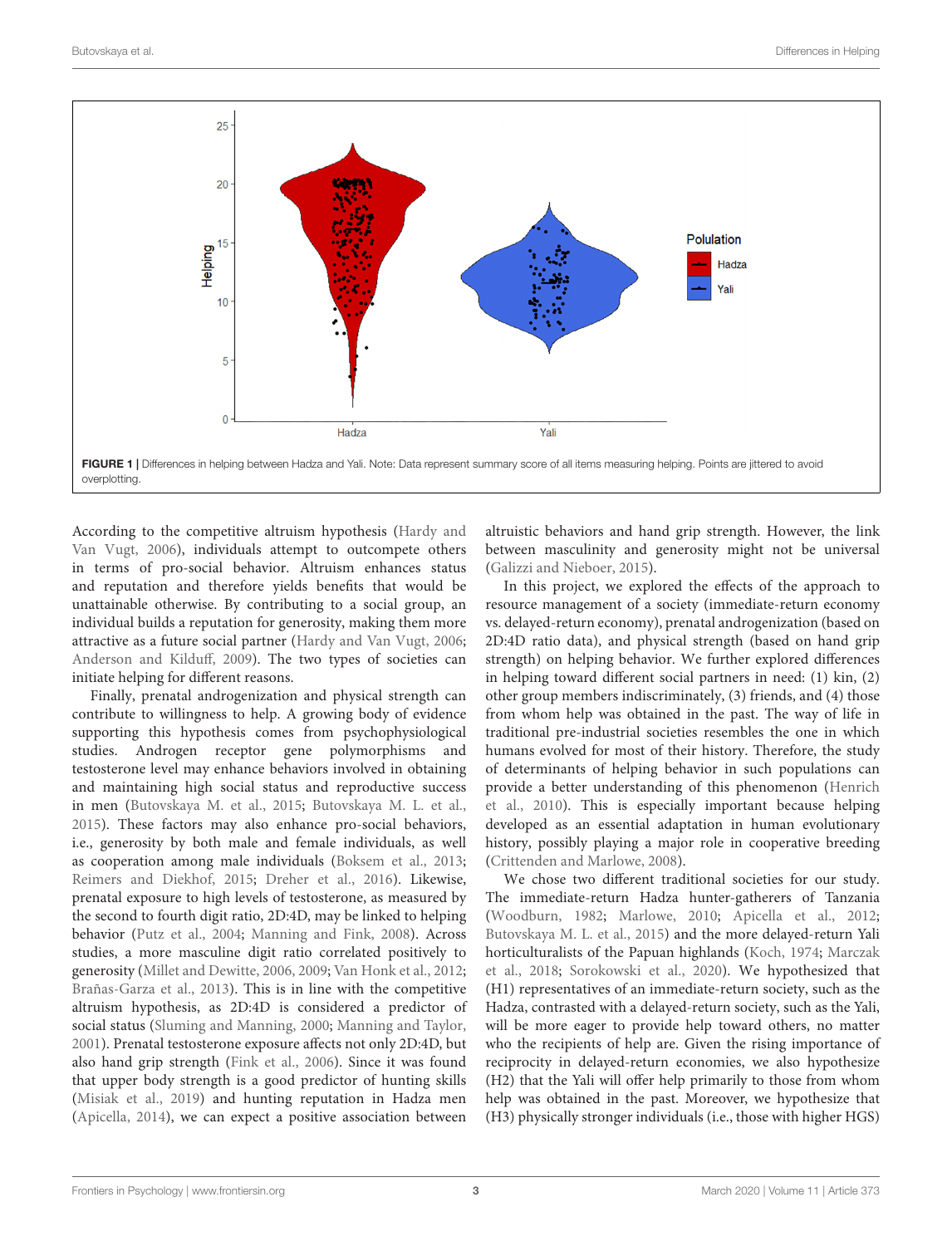will be more inclined to help others, and (H4) more masculine (i.e., lower 2D:4D) scores will be positively associated with helping behavior, in both men and women.

## MATERIALS AND METHODS

## **Participants**

Data on the nomadic Hadza were collected in 2015–2018 in the Mang'ola region of Tanzania. The participants were 223 individuals (117 men) with mean age of approximately 35 years (range: 18–75 years). No data on the Hadza people settled in sedentary villages were included. Data from the Yali were collected in 2016 in the Yalimo highlands of Papua, a semiindependent province of Indonesia. The total sample included 83 individuals (49 men) with a mean age of approximately 40 years (range: 18–75 years).

The Hadza are a nomadic society of foragers living in northern Tanzania. They number approximately 1000–1500 individuals and live in mobile camps, each comprising an average of 30 people. Sexual division of labor is obviously expressed, with men and women being the hunters and gatherers, respectively [\(Marlowe,](#page-7-36) [2010;](#page-7-36) [Jones,](#page-7-39) [2016\)](#page-7-39). The Hadza are an example of an immediate-return egalitarian society [\(Butovskaya,](#page-7-40) [2013;](#page-7-40) [Butovskaya M. L. et al.,](#page-7-22) [2015\)](#page-7-22). They do not produce any food items and they do not accumulate food to be consumed in the delayed future. Big-game meat, the main item widely distributed among camp members, cannot be stored by hunters for long periods because of the hot climate and absence of conservation technology [\(Marlowe,](#page-7-36) [2010;](#page-7-36) [Apicella et al.,](#page-7-16) [2012\)](#page-7-16).

The Yali pursue traditional horticulturalist lifestyle in the harsh mountainous environment in the Eastern Highlands of the Baliem Valley, West Papua, Indonesia [\(Koch,](#page-7-37) [1974\)](#page-7-37). They produce most of their food in gardens, where they practice shifting cultivation [\(Koch,](#page-7-37) [1974\)](#page-7-37). Their society is strongly male-dominated and polygyny is prevalent [\(Sorokowski et al.,](#page-8-15) [2013\)](#page-8-15). Food supply labor is divided between the sexes, and men tend to occasionally hunt small marsupials and mammals, while women harvest and cultivate. Although there is no official leadership in the Yali, they tend to distinguish some physically fit and charismatic males, "big-men," who are able to signal their wealth by providing pigs for feasting [\(Koch,](#page-7-37) [1974;](#page-7-37) [Sorokowski et al.,](#page-8-15) [2013\)](#page-8-15).

## Procedure

All participants provided informed consent before study inclusion, and they were instructed they could quit the procedure at any time. Most of the informants were illiterate, thus the consent was oral. The study complied with the Declaration of Helsinki on Biomedical Research Involving Human Subjects. Data were collected in the form of interviews in Ki-Swahili (Hadza) and the Yali language (Yali). The local assistants read all questions aloud in one-to-one dialogs, and further explanations were provided if necessary. More details are provided below. No other group members were allowed to stay nearby, in this way we tried to avoid at least some biases associated with social desirability.

## Digit Ratio Assessment

The second and fourth digits of participants were measured with a digital Vernier caliper with.01 mm accuracy—we took measures of the second and fourth hand digit from a mid-point on the ventral crease proximal to the palm to the tip of the finger [\(Manning et al.,](#page-7-41) [1998\)](#page-7-41). Participants who reported injuries or deformities of at least one of these digits were excluded from the statistical analysis. Each measurement was collected twice from each participant. The means of the first and the second measurement of right and left 2D and 4D, as well as the right and left 2D:4D ratios were calculated following the procedure described by [Manning et al.](#page-7-41) [\(1998\)](#page-7-41) and [Manning](#page-7-42) [\(2008\)](#page-7-42). Intraclass correlation coefficients (ICCs) were calculated to assess the reliability of right and left hand 2D:4D between the two measurements. The ICCs were 0.93 and 0.96 for the right 2D:4D and left 2D:4D for the Hadza sample, and 0.86 and 0.97 for the Yali sample, respectively.

## Hand Grip Strength Assessment

We measured maximum voluntary contraction (MVC) of the grip flexors, commonly known as hand grip strength using the Harpenden spring dynamometer [\(Balogun et al.,](#page-7-43) [1991\)](#page-7-43). Each participant was instructed to take a comfortable position and squeeze the dynamometer with their dominant hand as hard as they could, with a dominant hand lifted. We took measures three times. ICCs between measurements were high for both hands (0.98 and.99 for the Hadza and 0.82 and 0.87 for the Yali, for right and left hand, respectively). To analyze hand grip strength, we used the average of all three grips.

### Helping Behavior Assessment

To assess helping behavior among participants, we asked them to estimate their involvement in helping others using four statements: (1) "I struggle to help my relatives if they are in need" (kin altruism); (2) "I can't refuse if people ask for help" (helping in-group members); (3) "I help my friends if they have problems" (helping friends); (4) "I help those who helped me in the past" (direct reciprocity). Possible answers were rated on a Likert scale, from 1 ("never") to 5 ("always, or regularly"). Initially the statements looked as follows: (1) "I help my relatives"; (2) "I help other people (in-group members)"; (3) "I help my friends"; (4) "I help those who helped me in the past." Each of these statements addressed a certain type of altruistic behavior close to the specifications presented by [Nowak](#page-8-16) [\(2006\)](#page-8-16). We decided to present the questions in current format, because in a small pilot study obtained a lot of comments from our respondents, asking to specify in which case and if a potential benefiter has been asking for help or not. Before the main study, we tested the level of understanding of these statements among a group of Hadza and Yali people to exclude misunderstandings. In most cases, these questions were accompanied by further explanations and examples suitable to each society, e.g., helping with a child (both societies: caring for a child when mother is busy; bringing food or water for a mother with a new born baby); helping with carring meat after hunting (men in both societies); helping with cooking (both societies); helping with house construction and cleaning a new field (Yali); protecting in disputes (both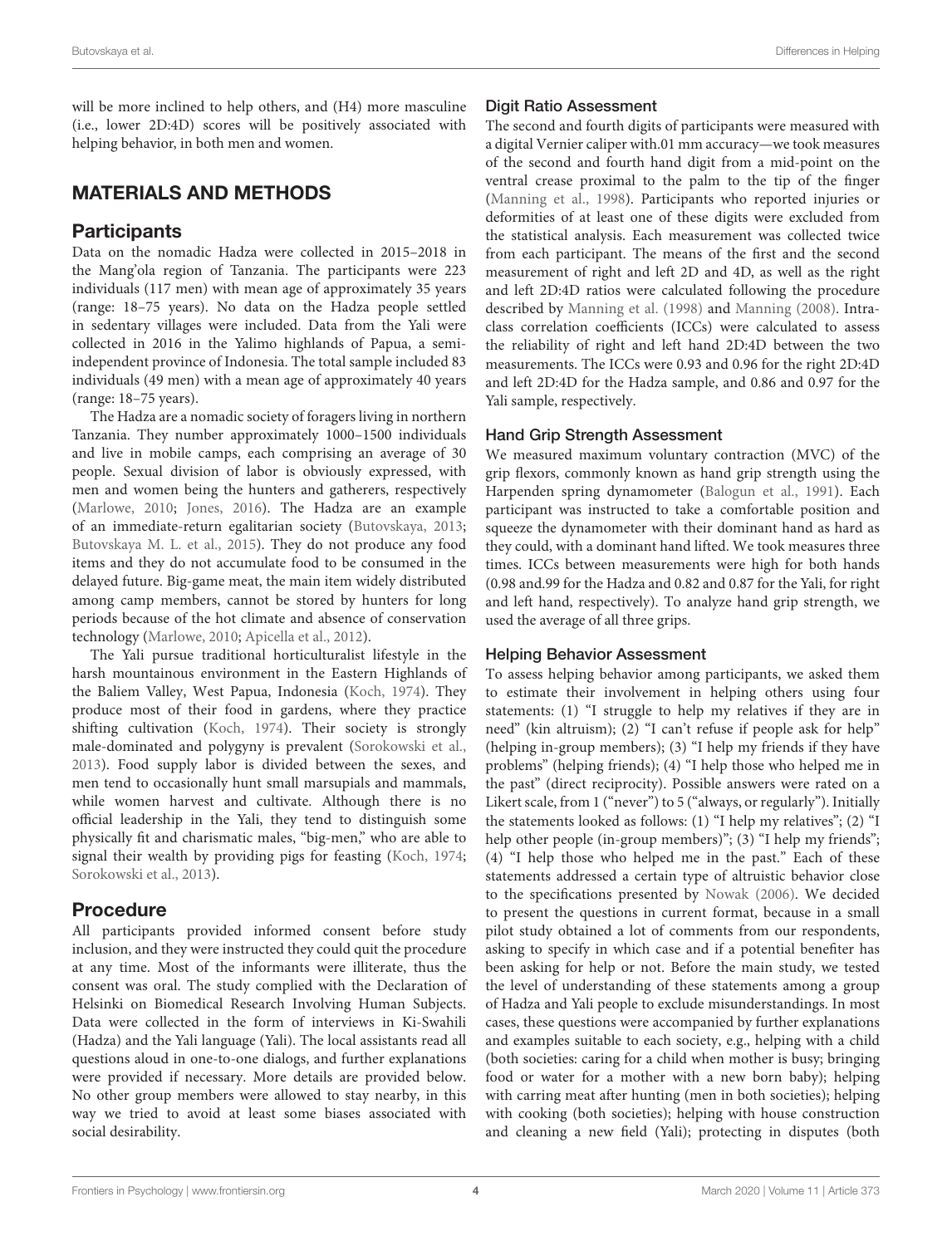

<span id="page-4-0"></span>men and women, in both societies); protecting against strangers (Yali men). Sharing on demand (under pressure) is something basic for Hadza society. Direct address with a request for help also seems common.

To verify whether participants comprehended the questions, we asked them to provide examples of particular activities and memories of situations when they helped. A short list of questions about helping behavior was used to obtain the most precise answers possible while maintaining respondent attention and interest in the interview. The Cronbach's alpha values for total helping were reliable (in the Hadza: Cronbach's  $\alpha = 0.71$ ,  $n = 223$ ; in the Yali: Cronbach's  $\alpha = 0.79$ ,  $n = 83$ ).

Apart from society type, we also recorded information about participants' sex and age. We decided to divide the sample into age groups, as many respondents did not know their exact age; thus, they were approximated in accordance with the informants' personal information about their life events and their groupmates' comments. Consequently, we divided the participants into six age groups, from 18–19 years (group 1) to 60 years and older (group 6).

# **RESULTS**

Statistical analyses were performed using R program, version 3.4.3 [\(R Core Team,](#page-8-17) [2017\)](#page-8-17). We used multilevel modeling to estimate the general likelihood of helping as predicted by the type of society, physical strength (mean HGS), digit ratio (mean 2D:4D), sex, and age group. We also inserted first-order

interactions of type of society, physical strength, digit ratio with sex. We controlled for the type of helping behavior.

From the model, the only predictors of helping were ethnicity and handgrip by sex interaction (**[Table 1](#page-5-0)**). More specifically, Hadza were far more willing to help than Yali (**[Figure 1](#page-2-0)**). For the interaction, greater handgrip was associated with increased helping only in women, but not in men (**[Figure 2](#page-4-0)**). The model explained the self-reported helping behavior well, conditional  $R^2 = 0.510$ .

Further exploratory analyses, separating different types of helping behavior yielded no effects of helping type, nor its interactions (see **[Supplementary Material](#page-6-0)** for exact coefficients). For this analysis, we had to exclude age from predictors, because the model was rank deficient, and age was not theoretically interesting. Moreover, the sex by handgrip interaction was now not significant. Therefore, our findings sold regardless of who the recipient of the help is.

## **DISCUSSION**

The current study sought to examine the effects of the approach to resource management, prenatal androgenization, and physical strength on helping behavior toward others. We hypothesized that people in an immediate-return society would be more eager to provide help toward others, no matter who the recipients of help were. Moreover, we predicted that representatives of a delayed-return society would be more engaged in reciprocal helping than in other types of helping.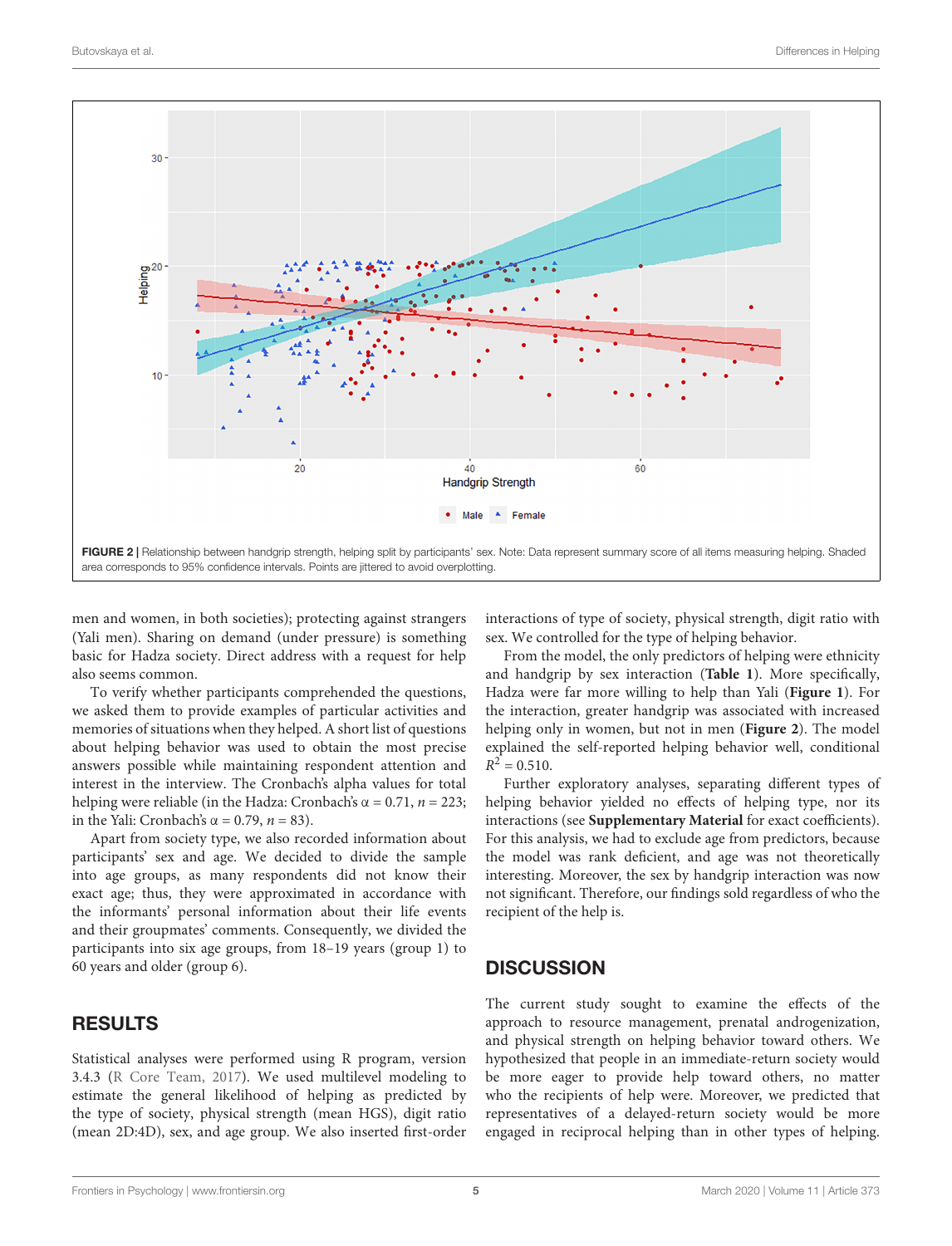#### <span id="page-5-0"></span>TABLE 1 | Predictors of helping among Hadza and Yali.

| <b>Predictors</b>                 | Help             |                      |                  |         |         |
|-----------------------------------|------------------|----------------------|------------------|---------|---------|
|                                   | <b>Estimates</b> | <b>CI</b>            | <b>Statistic</b> | df      | р       |
| (Intercept)                       | 5.518            | $2.209 - 8.827$      | 3.269            | 252.967 | 0.001   |
| age_group: age_group2             | $-0.318$         | $-0.772 - 0.136$     | $-1.373$         | 252.972 | 0.170   |
| age_group: age_group3             | $-0.044$         | $-0.501 - 0.412$     | $-0.191$         | 252.972 | 0.849   |
| age_group: age_group4             | $-0.129$         | $-0.600 - 0.341$     | $-0.539$         | 252.972 | 0.590   |
| age_group: age_group5             | $-0.242$         | $-0.743 - 0.259$     | $-0.945$         | 252.972 | 0.344   |
| age_group: age_group6             | $-0.438$         | $-1.021 - 0.145$     | $-1.473$         | 252.972 | 0.141   |
| ethnic: ethnic2                   | $-1.286$         | $-1.601$ to $-0.972$ | $-8.011$         | 252.972 | < 0.001 |
| ethnic2:sex2                      | 0.321            | $-0.156 - 0.798$     | 1.319            | 252.972 | 0.187   |
| hand_gripmean                     | $-0.000$         | $-0.011 - 0.010$     | $-0.058$         | 252.972 | 0.954   |
| hand_gripmean:sex2                | 0.039            | $0.016 - 0.062$      | 3.321            | 252.972 | 0.001   |
| mean2d_4d                         | $-1.152$         | $-4.517 - 2.212$     | $-0.671$         | 252.972 | 0.502   |
| mean2d_4d:sex2                    | $-0.606$         | $-6.046 - 4.834$     | $-0.218$         | 252.972 | 0.827   |
| sex: sex2                         | $-0.469$         | $-5.850 - 4.912$     | $-0.171$         | 252.972 | 0.864   |
| <b>Random effects</b>             |                  |                      |                  |         |         |
| $\sigma^2$                        | 0.75             |                      |                  |         |         |
| $\tau_{00}$ id                    | 0.40             |                      |                  |         |         |
| $\tau$ 00 type_help               | 0.00             |                      |                  |         |         |
| ICC                               | 0.35             |                      |                  |         |         |
| $N_{id}$                          | 253              |                      |                  |         |         |
| N type_help                       | $\overline{4}$   |                      |                  |         |         |
| Observations                      | 1012             |                      |                  |         |         |
| Marginal $R^2$ /conditional $R^2$ | 0.250/0.510      |                      |                  |         |         |

Bold value means statistically significant at  $p < 0.05$ .

Additionally, our hypotheses were that physical strength and an androgenized hormonal profile will be linked to higher rates of helping behavior.

Our data collected from two small-scale societies differing in their approach to resource management revealed significant differences in personal inclination for helping. Thus, our first hypothesis was confirmed: for all four types of helping, the immediate-return Hadza respondents rated themselves significantly higher than the delayed-return Yali participants, and this effect was independent of gender. It seems likely that, to cope with the extreme mutual interdependence of group-members in the immediate-return societies, social norms emphasizing cooperation, generosity, and sharing are developed [\(Christen](#page-7-44) [et al.,](#page-7-44) [2014\)](#page-7-44). Sharing practices in the Hadza also illustrate this statement. For example, meat sharing in this society is practically indiscriminate for ecological reasons such as the unpredictability of game acquisition and cultural norms associated with meat consumption [\(Hawkes et al.,](#page-7-45) [1989;](#page-7-45) [Widlok and Tadesse,](#page-8-18) [2005;](#page-8-18) [Marlowe,](#page-7-36) [2010\)](#page-7-36). Big game, as demonstrated by Hawkes et al., is a kind of public good, and "instead of a set of exchanges with the hunter, the process of distribution is more like appropriation from the public domain" [\(Hawkes et al.,](#page-7-45) [1989,](#page-7-45) p. 131). Our study shown that not only sharing practices, but also helping behavior is common and indiscriminate in this immediate-return society.

The second hypothesis was not confirmed: both tribes helped indiscriminately. Indiscriminate helping may be a basic necessity for group survival both in immediate-return societies and in delayed-return societies. Whereas nomadic hunter-gatherer way of life requires helping more people more often, in a society that has the ability to accumulate resources, helping rates drop, and altruistic behavior becomes a way of "costly signaling" of one's qualities and status [\(Gintis et al.,](#page-7-46) [2001\)](#page-7-46).

First of all, it must be noted that in both sexes approach to resource management of a society was by far the firmest predictor of helping behavior (no sex by ethnicity interaction was observed). Nevertheless, we found that physical strength (as measured by handgrip strength) predicted reciprocal helping behavior in women, but not in men. In women, such association was positive meaning that individuals with higher physical strength reciprocated more. Similarly, female but not male handgrip strength was associated with greater reproductive success in indigenous Namibians [\(Atkinson et al.,](#page-7-47) [2012\)](#page-7-47). To the best of our knowledge, this is the first study that has presented a link between physical strength and helping behaviors. An indirect insight about this effect can be obtained through findings that handgrip strength correlates with inequality acceptance in men, but not in women [\(Petersen and Laustsen,](#page-8-19) [2019\)](#page-8-19). Hence, stronger man support more competitive worldview, an association not found in females. Our findings suggest quite the opposite happens in women, where greater strength implies greater helping in traditional societies. We suggest that the association between hand grip strength and helping behavior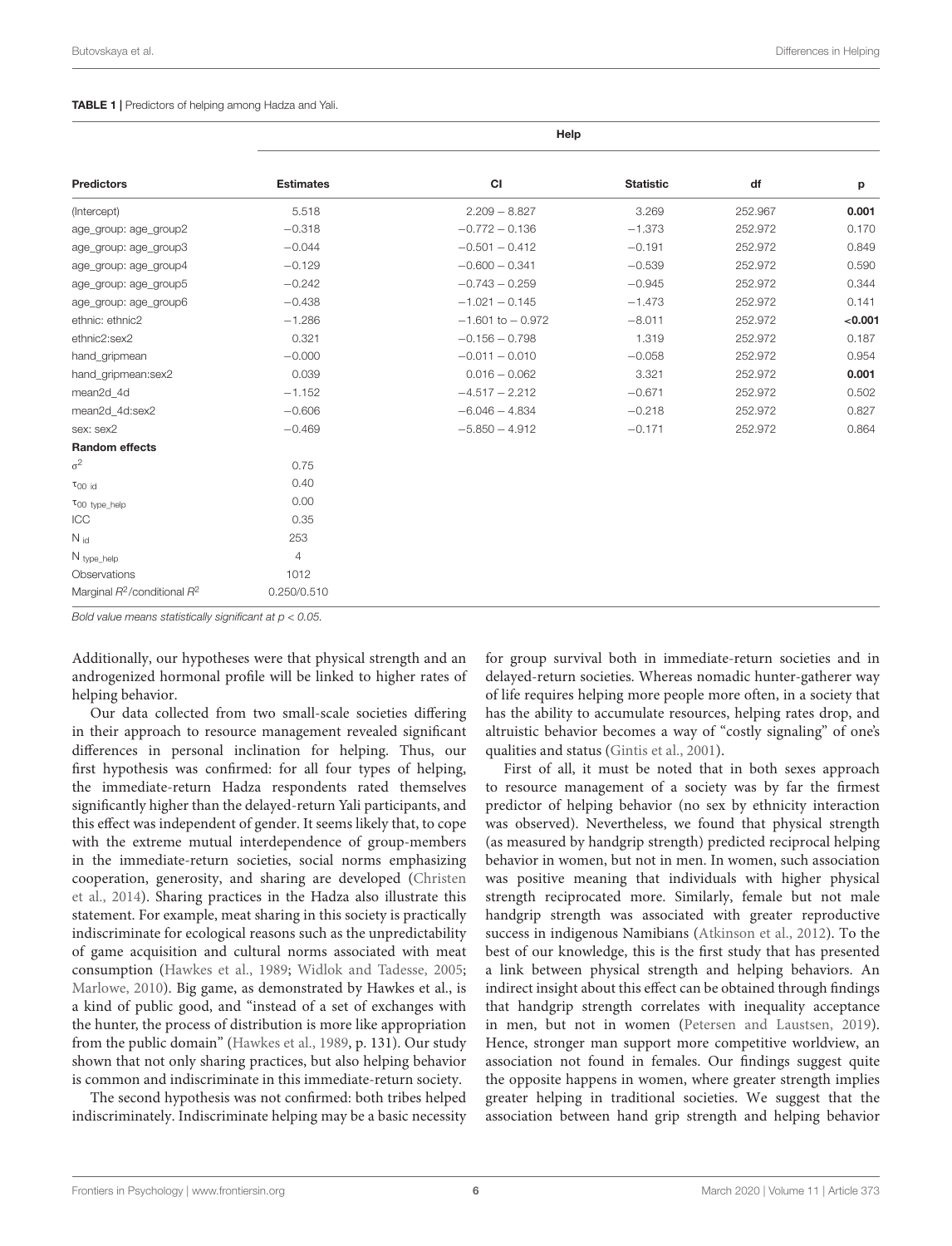may be subject to positive selection in females, as helping is less costly and more beneficial for physically healthier and stronger individuals. At the same time, cultural norms among men may have influenced the lack of an association observed among women. For example, Hadza men's religious ceremonies force them to share indiscriminately with all co-resident initiated men in the group [\(Marlowe,](#page-7-36) [2010\)](#page-7-36).

Contrary to what we expected, helping in general was not associated with digit ratio in our samples. It was suggested that people with low 2D:4D are more likely to act cooperatively and less likely to act egoistically [\(Millet and Dewitte,](#page-7-26) [2006\)](#page-7-26). However, other similar studies have shown mixed results [\(Kastlunger et al.,](#page-7-48) [2010;](#page-7-48) [Brañas-Garza et al.,](#page-7-28) [2013\)](#page-7-28). Therefore, the relationship between prenatal androgenization and helping is probably either weaker than expected in general or influenced by variations in cultural norms and social attitudes in the studied populations.

Our study has several limitations. Particularly, we did not observe real cases of helping behavior; instead, we based our conclusions on subjects' answers about their helping behavior. We cannot exclude the possibility that our findings reflect cultural differences in social desirability. The way the subjects understand and answer questions may be culturally dependent. Some categories of individuals (e.g., young versus old) may want to appear more cooperative to the experimenters. However, given the gender- and age-independent differences obtained between groups, we suggest that our subjects provided more or less reliable information. Another limitation is that our study examined the determinants of helping behavior in small-scale societies based on only two samples. In order to make general claims about the influence of approach to resource management, prenatal androgenization, and physical strength on helping behavior, more research in traditional societies is needed.

Helping can be seen through the lens of social networks. For example, westerners' social networks after they turn 30 are usually composed of their kin [\(Wrzus et al.,](#page-8-20) [2013\)](#page-8-20). We did not collect any data about the size and composition of the social network of the participants, neither in general, nor in relation to age. Still, some insight can be gained from our informal observations. Group membership in Hadza is in constant rotation, and it is more appropriate to view Hadza as being a part of the local population, rather than of a particular group. Although, certain preferences may be mentioned, as Hadza prefer to stay with relatives, particularly, relatives from wife's side [\(Marlowe,](#page-7-36) [2010\)](#page-7-36). Besides, Hadza are used to spent time in same-sex groups during daily activities. Such groups include individuals of all age cohorts. Hadza networks are characterized with assortativity, transitivity, reciprocity and homophily, and decay with geographic distance [\(Apicella et al.,](#page-7-16) [2012\)](#page-7-16). Thus in their basic characteristics, Hadza networks are similar to modern societies. Although, personal networks are larger in more individualistic countries compared to collectivistic [\(Hofstede,](#page-7-49) [1980;](#page-7-49) [Triandis et al.,](#page-8-21) [1988\)](#page-8-21).

# **CONCLUSION**

Despite the limitations mentioned above, our study provides data confirming the idea that in small-scale societies, factors such as approach to resource management and physical strength may influence individual helping behavior. We demonstrated that such factors might be gender-specific. Particularly, we showed that strength was positively associated with decisions about helping others in women, but not in men. Future studies are needed to understand why physical strength was a predictor of helping others in women but not in men, and whether the same factors are associated with helping behavior in other societies. Given that strength is a proxy of health, it may also be reasonable to test whether stronger women in modern societies are more inclined to provide help. Most importantly, our study shown that differences in resource management in a human society seem to shape not only its social structure and political organization, but they also influence personal motivations for helping others.

## DATA AVAILABILITY STATEMENT

The raw data and the R script are publicly available at [https://osf.](https://osf.io/Y54JB/) [io/Y54JB/.](https://osf.io/Y54JB/)

## ETHICS STATEMENT

The studies involving human participants were reviewed and approved by the Institutional Review Board of the Institute of Psychology, University of Wrocław. The patients/participants provided their informed consent to participate in this study.

# AUTHOR CONTRIBUTIONS

MaB, MMi, and PS designed the study. MaB, DK, MMi, and PS collected the data. MiB and MMa analyzed the data. MMa, MaB, MMi, DK, MiB, and PS wrote the manuscript.

# FUNDING

This study among the Hadza was funded by the RSF grant 18- 18-00075 to MB, and the Yali was funded by the NCN grant 2014/14/E/HS6/00368 to PS. The article Processing Fee was paid by the University of Wrocław.

# ACKNOWLEDGMENTS

We are thankful to the Russian Science and Culture Center in Tanzania for their constant help ( $MaB + DK$ ) during our stay in Tanzania, and COSTECH for permission to conduct field studies in Tanzania (MaB). We thank prof. A. Mabulla for his valuable help during our field studies, and all participants of this study, both the Hadza and the Yali, for their tolerance and cooperation.

# <span id="page-6-0"></span>SUPPLEMENTARY MATERIAL

The Supplementary Material for this article can be found online at: [https://www.frontiersin.org/articles/10.3389/fpsyg.2020.](https://www.frontiersin.org/articles/10.3389/fpsyg.2020.00373/full#supplementary-material) [00373/full#supplementary-material](https://www.frontiersin.org/articles/10.3389/fpsyg.2020.00373/full#supplementary-material)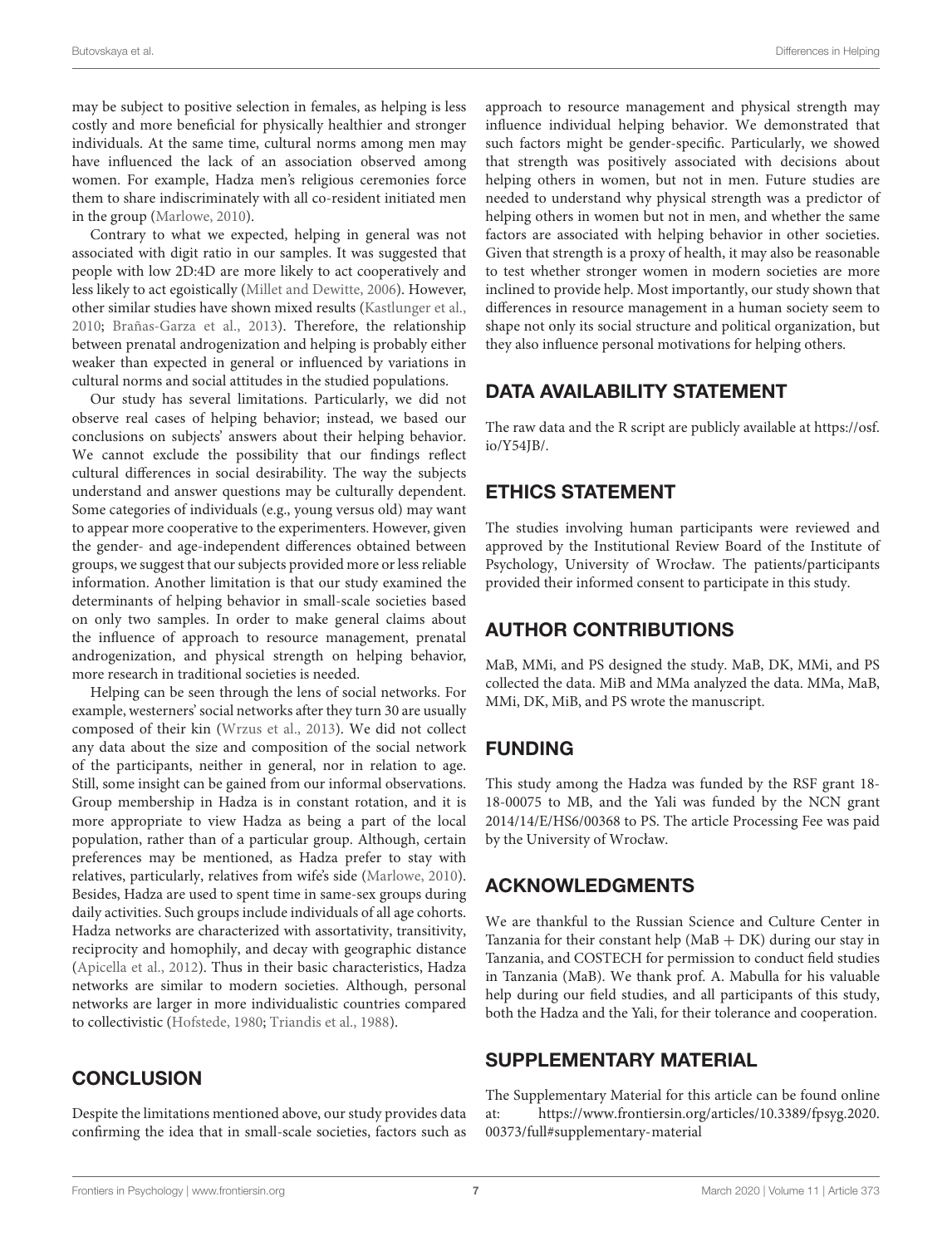## **REFERENCES**

- <span id="page-7-5"></span>Alexander, R. D. (1974). The evolution of social behavior. Ann. Rev. Ecol. Syst. 5, 325–383.
- <span id="page-7-15"></span>Allen-Arave, W., Gurven, M., and Hill, K. (2008). Reciprocal altruism, rather than kin selection, maintains nepotistic food transfers on an Ache reservation. Evol. Hum. Behav. 29, 305–318.
- <span id="page-7-20"></span>Anderson, C., and Kilduff, G. J. (2009). The pursuit of status in 18-18-00075 social groups. Curr. Dir. Psychol. Sci. 18, 295–298.
- <span id="page-7-32"></span>Apicella, C. L. (2014). Upper-body strength predicts hunting reputation and reproductive success in Hadza hunter–gatherers. Evol. Hum. Behav. 35, 508– 518.
- <span id="page-7-16"></span>Apicella, C. L., Marlowe, F. W., Fowler, J. H., and Christakis, N. A. (2012). Social networks and cooperation in hunter-gatherers. Nature 481, 497–501. [doi: 10.](https://doi.org/10.1038/nature10736) [1038/nature10736](https://doi.org/10.1038/nature10736)
- <span id="page-7-47"></span>Atkinson, J., Pipitone, R. N., Sorokowska, A., Sorokowski, P., Mberira, M., Bartels, A., et al. (2012). Voice and handgrip strength predict reproductive success in a group of indigenous African females. PloS One 7:e41811. [doi: 10.1371/journal.](https://doi.org/10.1371/journal.pone.0041811) [pone.0041811](https://doi.org/10.1371/journal.pone.0041811)
- <span id="page-7-6"></span>Axelrod, R., and Hamilton, W. D. (1981). The evolution of cooperation. Science 211, 1390–1396.
- <span id="page-7-43"></span>Balogun, J. A., Adenlola, S. A., and Akinloye, A. A. (1991). Grip strength normative data for the Harpenden dynamometer. J. Orthopaed.Sports Phys. Ther. 14, 155–160.
- <span id="page-7-23"></span>Boksem, M. A., Mehta, P. H., Van den Bergh, B., van Son, V., Trautmann, S. T., Roelofs, K., et al. (2013). Testosterone inhibits trust but promotes reciprocity. Psychol. Sci. 24, 2306–2314. [doi: 10.1177/09567976134](https://doi.org/10.1177/0956797613495063) [95063](https://doi.org/10.1177/0956797613495063)
- <span id="page-7-10"></span>Boyd, R., Gintis, H., Bowles, S., and Richerson, P. J. (2003). The evolution of altruistic punishment. Proc. Natl. Acad. Sci. U.S.A. 100, 3531–3535.
- <span id="page-7-28"></span>Brañas-Garza, P., Kovárík, J., and Neyse, L. (2013). Second-to-fourth digit ratio has a non-monotonic impact on altruism. PloS One 8:e60419. [doi: 10.1371/journal.](https://doi.org/10.1371/journal.pone.0060419) [pone.0060419](https://doi.org/10.1371/journal.pone.0060419)
- <span id="page-7-40"></span>Butovskaya, M. L. (2013). "Aggression and conflict resolution among the nomadic Hadza of Tanzania as compared with their pastoralist neighbors," in War, Peace, and Human Nature the Convergence of Evolutionary and Cultural Views, ed. D. P. Fry (Oxford: Oxford University Press), 278–296.
- <span id="page-7-21"></span>Butovskaya, M., Burkova, V., Karelin, D., and Fink, B. (2015). Digit ratio (2D: 4D), aggression, and dominance in the Hadza and the Datoga of Tanzania. Am. J. Hum. Biol. 27, 620–627. [doi: 10.1002/ajhb.22718](https://doi.org/10.1002/ajhb.22718)
- <span id="page-7-22"></span>Butovskaya, M. L., Lazebny, O. E., Vasilyev, V. A., Dronova, D. A., Karelin, D. V., Mabulla, A. Z., et al. (2015). Androgen receptor gene polymorphism, aggression, and reproduction in Tanzanian foragers and pastoralists. PloS One 10:e0136208. [doi: 10.1371/journal.pone.0136208](https://doi.org/10.1371/journal.pone.0136208)
- <span id="page-7-13"></span>Cashdan, E. A. (1985). Coping with risk: reciprocity among the Basarwa of Northern Botswana. Man 20, 454–474.
- <span id="page-7-44"></span>Christen, M., Van Schaik, C., Fischer, J., Huppenbauer, M., and Tanner, C. (2014). Empirically Informed Ethics: Morality Between Facts and Norms. Heidelberg. Springer.
- <span id="page-7-35"></span>Crittenden, A. N., and Marlowe, F. W. (2008). Allomaternal care among the Hadza of Tanzania. Hum. Nat. 19:249. [doi: 10.1007/s12110-008-9043-3](https://doi.org/10.1007/s12110-008-9043-3)
- <span id="page-7-14"></span>Crittenden, A. N., and Zes, D. A. (2015). Food Sharing among Hadza Hunter-Gatherer Children. PLoS One 10:e0131996. [doi: 10.1371/journal.pone.0131996](https://doi.org/10.1371/journal.pone.0131996)
- <span id="page-7-24"></span>Dreher, J. C., Dunne, S., Pazderska, A., Frodl, T., Nolan, J. J., and O'Doherty, J. P. (2016). Testosterone causes both prosocial and antisocial status-enhancing behaviors in human males. Proc. Natl. Acad. Sci. U.S.A. 113, 11633–11638.
- <span id="page-7-7"></span>Fehr, E., and Fischbacher, U. (2003). The nature of human altruism. Nature 425, 785–791.
- <span id="page-7-8"></span>Fehr, E., and Fischbacher, U. (2004). Third-party punishment and social norms. Evol. Hum. Behav. 25, 63–87.
- <span id="page-7-30"></span>Fink, B., Thanzami, V., Seydel, H., and Manning, J. T. (2006). Digit ratio and hand-grip strength in german and mizos men: cross-cultural evidence for an organizing effect of prenatal testosterone on strength. Ame. J. Hum. Biol. 18, 776–782.
- <span id="page-7-33"></span>Galizzi, M., and Nieboer, J. (2015). Digit ratio (2D:4D) and altruism: evidence from a large, multi-ethnic sample. Front. Behav. Neurosci. 9:41. doi:
- <span id="page-7-9"></span>Gintis, H. (2000). Strong reciprocity and human sociality. J, Theor. Biol. 206, 169–179.
- <span id="page-7-46"></span>Gintis, H., Smith, E. A., and Bowles, S. (2001). Costly signaling and cooperation. J. Theor. Biol. 213, 103–119.
- <span id="page-7-18"></span>Gurven, M. (2004). To give and to give not: the behavioral ecology of human food transfers. Behav. Brain Sci. 27, 543–559.
- <span id="page-7-4"></span>Hamilton, W. D. (1964). The genetical evolution of social behaviour. I & II. J. Theor. Biol. 7, 1–52.
- <span id="page-7-0"></span>Hamlin, J. K. (2013). Moral judgment and action in preverbal infants and toddlers: evidence for an innate moral core. Curr. Dir. n Psychol. Scie. 22, 186–193.
- <span id="page-7-19"></span>Hardy, C. L., and Van Vugt, M. (2006). Nice guys finish first: the competitive altruism hypothesis. Personal. Soc. Psychol. Bull. 32, 1402–1413.
- <span id="page-7-45"></span>Hawkes, K., O'Connell, J. F., and Blurton Jones, N. G. (1989). "Hardworking Hadza grandmothers," in Comparative Socioecology: The Behavioral Ecology of Mammals and Man, eds R. Foley and V. Standen (Oxford: Blackwell Scientific Publications), 341–366.
- <span id="page-7-34"></span>Henrich, J., Heine, S. J., and Norenzayan, A. (2010). The weirdest people in the world? Behav. Brain Sci. 33, 61–83.
- <span id="page-7-49"></span>Hofstede, G. (1980). Culture and organizations. Int. Stud. Manag. Organ. 10, 15–41.
- <span id="page-7-12"></span>Ingold, T. (1980). Hunters, Pastoralists and Ranchers: Reindeer Economies and Their Transformations. Cambridge: Cambridge University Press.
- <span id="page-7-17"></span>Jaeggi, A. V., and Gurven, M. (2013). Reciprocity explains food sharing in humans and other primates independent of kin selection and tolerated scrounging: a phylogenetic meta-analysis. Proc.R. Soc. B Biol.Scie. 280:20131615. [doi: 10.1098/](https://doi.org/10.1098/rspb.2013.1615) [rspb.2013.1615](https://doi.org/10.1098/rspb.2013.1615)
- <span id="page-7-39"></span>Jones, N. B. (2016). Demography and Evolutionary Ecology of Hadza Hunter-Gatherers. Cambridge: Cambridge University Press.
- <span id="page-7-48"></span>Kastlunger, B., Dressler, S. G., Kirchler, E., Mittone, L., and Voracek, M. (2010). Sex differences in tax compliance: differentiating between demographic sex, genderrole orientation, and prenatal masculinization (2D: 4D). J. Econ. Psychol. 31, 542–552.
- <span id="page-7-3"></span>Knafo, A., Schwartz, S. H., and Levine, R. V. (2009). Helping strangers is lower in embedded cultures. J. Cross Cult. Psychol. 40, 875–879.
- <span id="page-7-37"></span>Koch, K. F. (1974). War and Peace in Jalemo: The Management of Conflict in Highland New Guinea. Cambridge: Harvard University Press.
- <span id="page-7-1"></span>Levine, R. V., Norenzayan, A., and Philbrick, K. (2001). Cross-cultural differences in helping strangers. J. Cross Cult. Psychol. 32, 543–560.
- <span id="page-7-2"></span>Levine, R. V., Reysen, S., and Ganz, E. (2008). The kindness of strangers revisited: a comparison of 24 US cities. Soc. Ind. Res. 85, 461–481.
- <span id="page-7-11"></span>Lewis, J. (2017). "Egalitarian social organization: the case of the Mbendjele BaYaka," in Hunter-Gatherer of the Congo Basin: Cultures, Histories and Biology on African Pygmies, ed. B. S. Hewlett (New Brunswick: Transaction Publishers), 219–243.
- <span id="page-7-25"></span>Manning, J. T., and Fink, B. (2008). Digit ratio (2D: 4D), dominance, reproductive success, asymmetry, and sociosexuality in the BBC Internet Study. Am. J.Hum. Biol. 20, 451–461. [doi: 10.1002/ajhb.20767](https://doi.org/10.1002/ajhb.20767)
- <span id="page-7-42"></span>Manning, J. T. (2008). The Finger Book: Sex, Behaviour and Disease Revealed in the Fingers. London: Faber & Faber.
- <span id="page-7-41"></span>Manning, J. T., Scutt, D., Wilson, J., and Lewis-Jones, D. I. (1998). The ratio of 2nd to 4th digit length: a predictor of sperm numbers and concentrations of testosterone, luteinizing hormone and oestrogen. Hum. Reprod. 13, 3000–3004.
- <span id="page-7-29"></span>Manning, J. T., and Taylor, R. P. (2001). Second to fourth digit ratio and male ability in sport: implications for sexual selection in humans. Evol. Hum. Behav. 22, 61–69.
- <span id="page-7-38"></span>Marczak, M., Misiak, M., Sorokowska, A., and Sorokowski, P. (2018). No sex difference in digit ratios (2D: 4D) in the traditional Yali of Papua and its meaning for the previous hypotheses on the inter-populational variability in 2D: 4D. Ame. J. Hum.Biol. 30, e23078. [doi: 10.1002/ajhb.](https://doi.org/10.1002/ajhb.23078) [23078](https://doi.org/10.1002/ajhb.23078)
- <span id="page-7-36"></span>Marlowe, F. (2010). The Hadza: Hunter-Gatherers of Tanzania. Los Angeles, CA: University of California Press.
- <span id="page-7-26"></span>Millet, K., and Dewitte, S. (2006). Second to fourth digit ratio and cooperative behavior. Biol. Psychol. 71, 111–115.
- <span id="page-7-27"></span>Millet, K., and Dewitte, S. (2009). The presence of aggression cues inverts the relation between digit ratio (2D: 4D) and prosocial behaviour in a dictator game. Br. J. Psychol. 100, 151–162. [doi: 10.1348/000712608X](https://doi.org/10.1348/000712608X324359) [324359](https://doi.org/10.1348/000712608X324359)
- <span id="page-7-31"></span>Misiak, M., Butovskaya, M., Oleszkiewicz, A., and Sorokowski, P. (2019). Digit ratio and hand grip strength are associated with male competition outcomes: